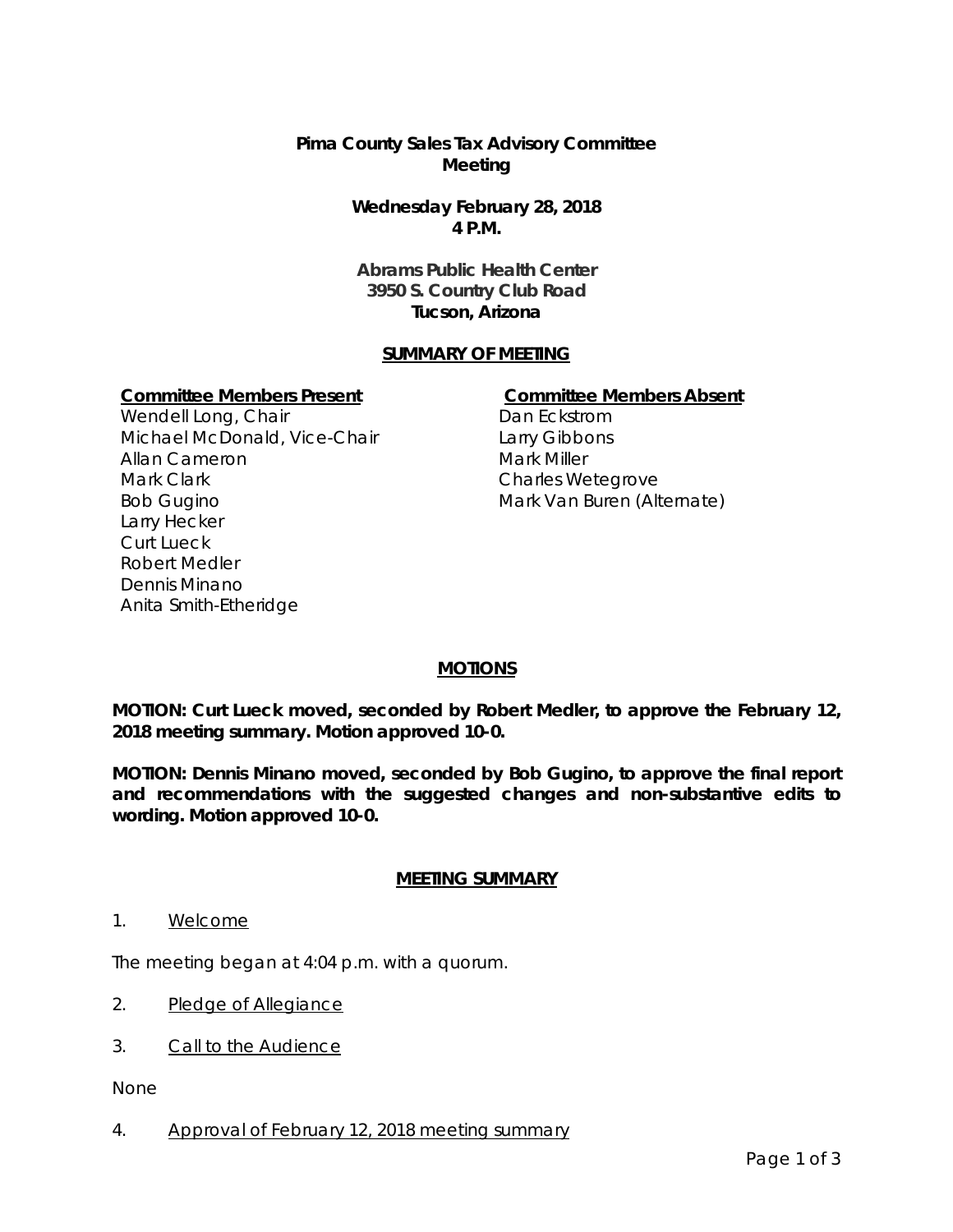# **MOTION: Curt Lueck moved, seconded by Robert Medler, to approve the February 12, 2018 meeting summary. Motion approved 10-0.**

# 5. Draft final report and recommendations to the Board of Supervisors

Chairman Long thanked Denny Minano, who, with the assistance of Nicole Fyffe, took the lead in drafting the report and recommendations as a place to start and noted that the Committee could certainly make changes.

Mr. Minano explained how the report had evolved from the initial process the Committee agreed to, to the sign posts, to the partially drafted report reviewed by the Committee at the last meeting, to this version. He added that the goal was to avoid a lengthy report and instead extensively footnote the report to show the systematic review of documents and testimony that the Committee had considered. The report is intended to be a basis for action by the Board of Supervisors. It answers the questions they asked and includes our findings and observations. It would be easy to have one recommendation , but there are many related policy issues and therefore it includes three. The core question before the Committee is do we have concurrence on the sales tax limited for 10 years, in the manner outlined in the recommendations.

Curt Lueck stated that the report was excellent and agreed with the format and its recommendations. Mr. Lueck suggested that the recommendations explicitly list the three questions asked by the Board of this Committee with the Committee's responses (Yes to a sales tax, for both road repair and property tax reduction, and for temporary time period of 10 years). Mr. Lueck also requested that the report reference the value of raising local revenues in comparison to how much this region would get back if the state or federal government raised transportation taxes. Mr. Lueck also requested that the recent Arizona Daily Star poll results on this issue be cited in the report.

Bob Gugino also stated support for report and recommendations and said that he specifically liked Supervisor Christy's proposal to eliminate the 25-cent road property tax if a sales tax was adopted, and requested that be included in the recommendations. Robert Medler suggested that eliminating the 25-cent property tax be a standalone recommendation, perhaps recommendation number 2. Mr. Gugino also suggested that the transmittal letter from the Chairman to the Board take the place of an executive summary.

Mr. Gugino asked County Administrator Chuck Huckelberry about the timing for the Board of Supervisors to consider this Committee's recommendations. Mr. Huckelberry replied that he plans on transmitting his recommended budget to the Board by the end of April and would like to have the Board's decision on the sales tax prior to that. The Board has an April 3rd meeting that would be timely, or even possibly the March 20<sup>th</sup> Board meeting depending on how soon this Committee concludes its work.

Mr. Gugino stated that the Committee may want to consider adopting the report and recommendations now since the Committee has a quorum, which has been difficult to get. Then the only item to bring back to the committee on March 13 would be the executive summary. Chairman Long responded that if the Committee doesn't have an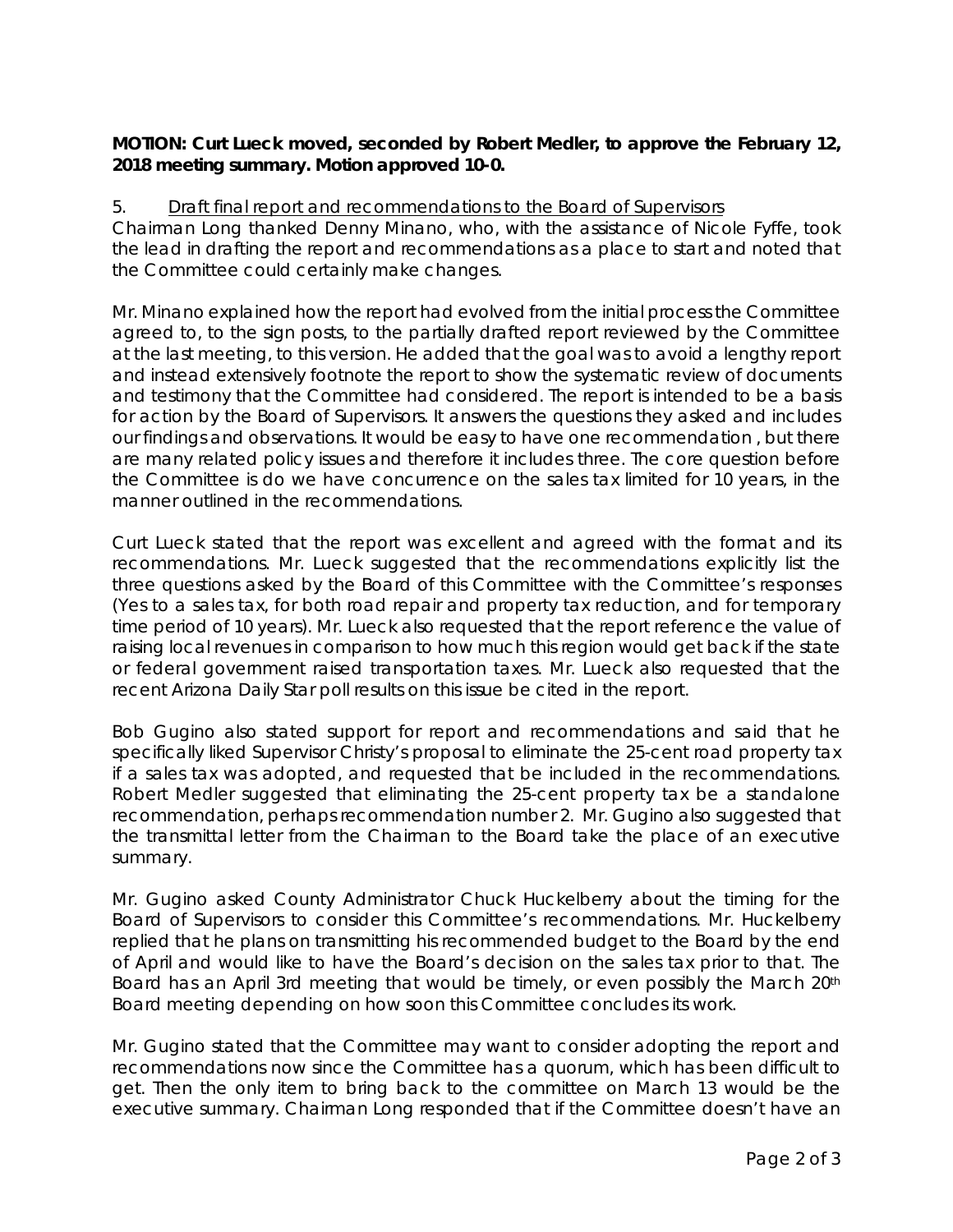opportunity to meet again, the report with the additions looks good and there would be no requirement to approve an executive summary/transmittal letter.

Larry Hecker and Anita Smith-Etheridge stated their support for what was suggested.

Mark Clark requested that the word "unanimous" be removed from the recommendations as not all of the Committee members were able to attend this meeting.

**MOTION: Dennis Minano moved, seconded by Bob Gugino, to approve the final report and recommendations with the suggested changes and non-substantive edits to wording. Motion approved 10-0.** 

# 6. Next meeting and agenda items

March 13, 2018 for the purposes of reviewing the transmittal letter. If a quorum of members is not available, the transmittal letter can be finalized by the Chairman without Committee approval.

# 7. Call to the Audience

John Backer stated that the roads didn't get in poor condition overnight, that passing a tax doesn't fix the roads, that the general fund portion of the state-shared vehicle license tax revenue should be used by the County to fix the roads, and that Oro Valley and Marana use general funds to fund administration of their transportation departments.

# 8. Adjournment

Vice-Chair McDonald thanked Chairman Long for his leadership and creating an inclusive environment for Committee members to feel comfortable discussing issues.

Meeting was adjourned at 4:40 p.m.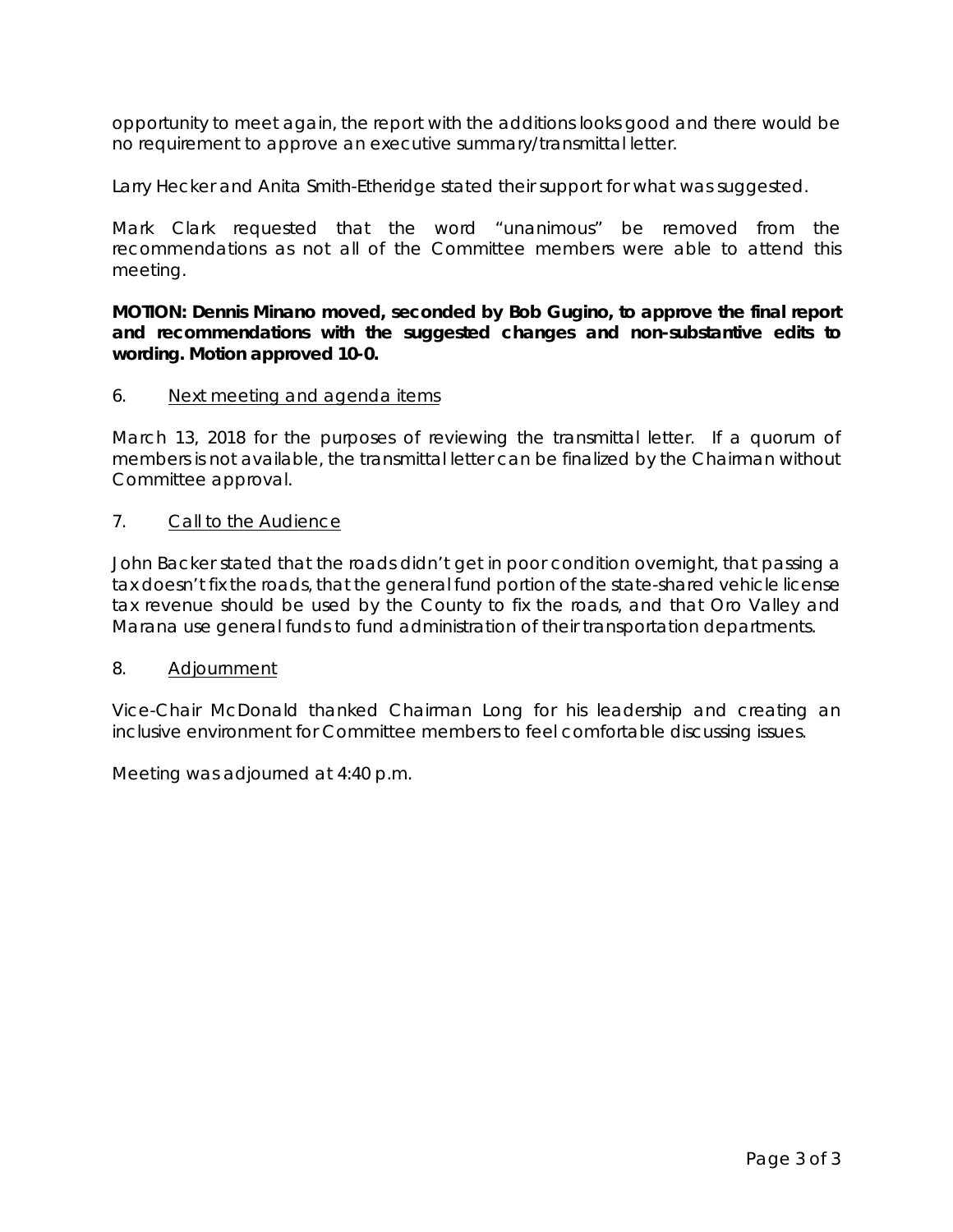| 2128                                                                                                                                                                                                                    |
|-------------------------------------------------------------------------------------------------------------------------------------------------------------------------------------------------------------------------|
| Pima County Sales Tax Advisory Committee<br>mm<br>We Want to Hear from YOU!                                                                                                                                             |
| 1. Should the Pima County Board of Supervisors adopt a half-cent general sales tax?<br>NO )/ NOT SURE (circle one)<br>YES /<br>Comment:                                                                                 |
| 2. Should the sales tax revenue be spent on road repair, property tax reduction or some combination of both?<br>(Road Repair ONLY) Property Tax Reduction ONLY / Combination of Both (circle one)<br>Comment: if passed |
| 3. Should the sales tax be temporary or permanent?<br>Temporary ) Permanent (circle qne)<br>$YY \cup Y \cap Y$<br>Comment: $1 + \rho$ assel                                                                             |
| For additional information or to provide comments electronically please visit www.pima.gov/salestax or<br>County Administrator's Office at (520) 724-8661.                                                              |
| Name: Therese Rubink<br>Address: 3731 S. Le Beaux P.J. City: Tycson State: PT Zip Code: 85730<br>Email Address: <u>rammar / de ay</u> , net                                                                             |
| *See back for additional space to write comments.                                                                                                                                                                       |
| Pima County Sales Tax Advisory Committee<br><b>UMMOL</b><br>We Want to Hear from YOU!                                                                                                                                   |
| 1. Should the Rima County Board of Supervisors adopt a half-cent general sales tax?<br>YES / ((NO) / NOT SURE (circle one)<br>Comment:                                                                                  |
| 2. Should the sales tax revenue be spent on road repair, property tax reduction or some combination of both?<br>Road Repair ONLY / Property Tax Reduction ONLY / Combination of Both (circle one)                       |
| 3. Should the sales tax be temporary or permanent?<br>Temporary / Permanent (circle one)                                                                                                                                |
| For additional information or to provide comments electronically please visit www.pima.gov/salestax or<br>County Administrator's Office at (520) 724-8661.                                                              |
| Name: John Backer<br>Address: 995 Emp shibell Dr city: Sahvarlik State: AZ zip Code: 85629<br>Email Address: Johne John Backer, Com                                                                                     |

 $\ddot{\phantom{0}}$